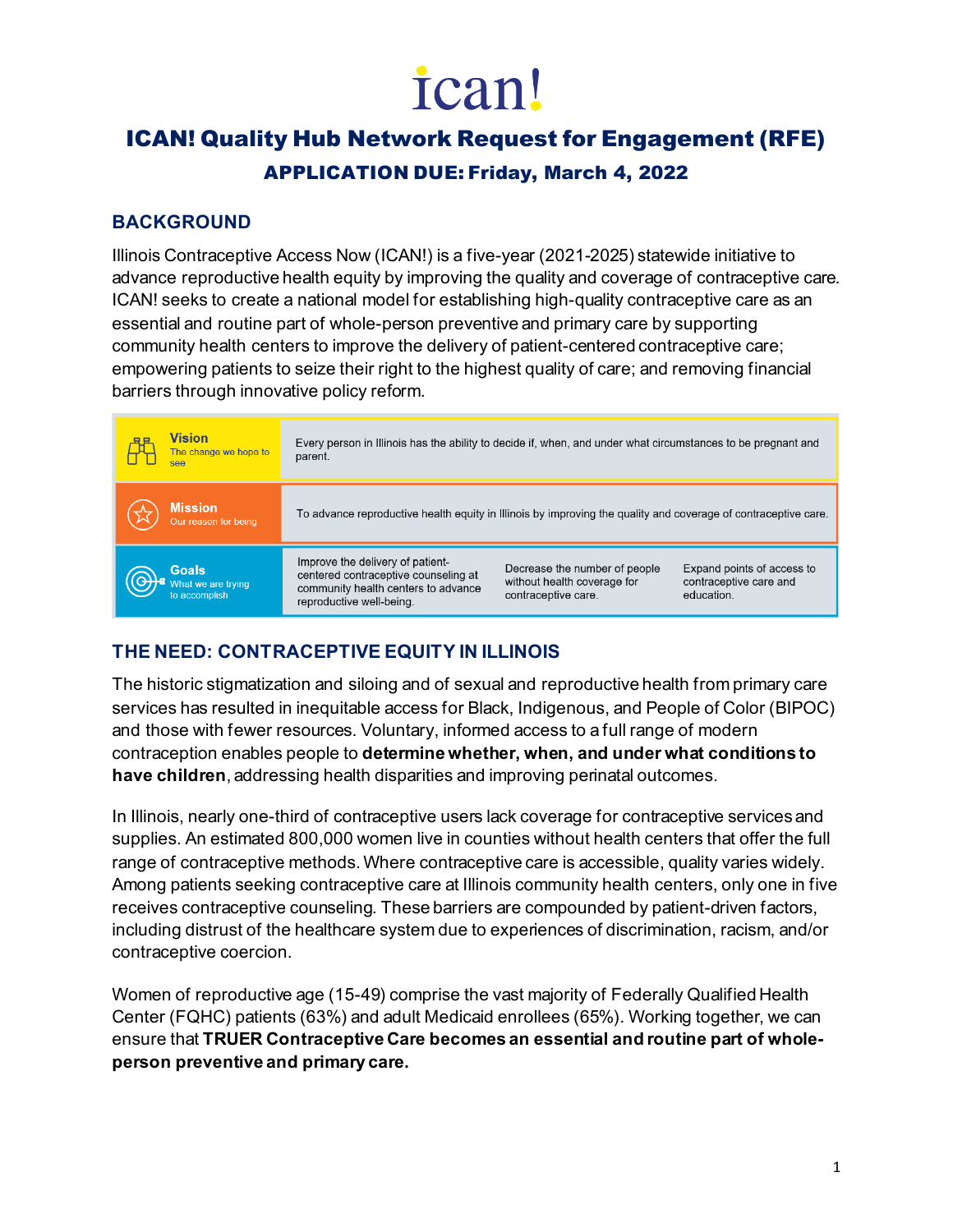| THE TRUER CONTRACEPTIVE CARE APPROACH |                                                                                                                                                                             |
|---------------------------------------|-----------------------------------------------------------------------------------------------------------------------------------------------------------------------------|
|                                       | <b>Trauma-informed:</b> Understanding the widespread impact of trauma and actively<br>resisting re-traumatization.                                                          |
| R                                     | <b>Respectful:</b> Providing dignified care with shared decision-making at the core of<br>every visit.                                                                      |
|                                       | <b>Unconscious bias-aware:</b> Challenging one's mental shortcuts in organizing<br>information and decision-making to truly hear the patient.                               |
| Е                                     | <b>Evidence-based:</b> Using scientifically validated methods to meet individual patient<br>needs. Not perpetuating myths or directing decisions based on personal beliefs. |
| R                                     | <b>Reproductive well-being assessed:</b> Supporting the achievement of reproductive<br>life goals through routine screening for contraceptive needs and desires             |

## **PARTNER WITH US!**

ICAN! is pleased to announce a competitive funding opportunity to build health centers capacity to **provide the full range of FDA-approved contraceptive options to all people, regardless of ability to pay.** This award will support clinical training, technical assistance, and capacity building to elevate and sustain TRUER Contraceptive Care as a standard of routine care for people of reproductive age. Upon achievement of key milestones (see below), participating health centers will be invited to join the ICAN! Quality Hub (QH) network, earning a designation as a Quality Hub in ICAN!'s [online provider directory](https://ican4all.org/find-a-healthcare-provider-start/) and receiving in-kind marketing support to drive patient volume to the health center.

#### **WHY BECOME AN ICAN! QUALITY HUB?**

**Elevate your reputation** in your community by becoming known statewide as a Quality Hub where any person can access patient-centered contraceptive care.

**Increase the number of new, unduplicated patients/visits** through offering contraceptive services as a gateway to primary care.

**Improve financial performance** with more diversified payor sources and stronger reimbursement practices to offset the cost of providing care for the truly uninsured.

**Increase healthcare coverage for uninsured/underinsured** patients so more patients can access primary/preventive care services without financial barriers.

**Improve the total health of your community** with TRUER Contraceptive Care.

#### **ELIGIBILITY REQUIREMENTS**

ICAN! health center partners believe in the vision of ICAN! and are eager to be part of this innovative approach to expand access to TRUER Contraceptive Care. Health centers must demonstrate core practices consistent with high-quality contraceptive care and be able to have achieved or are on the road to achieving the following elements of clinical and operational performance to qualify for partnership: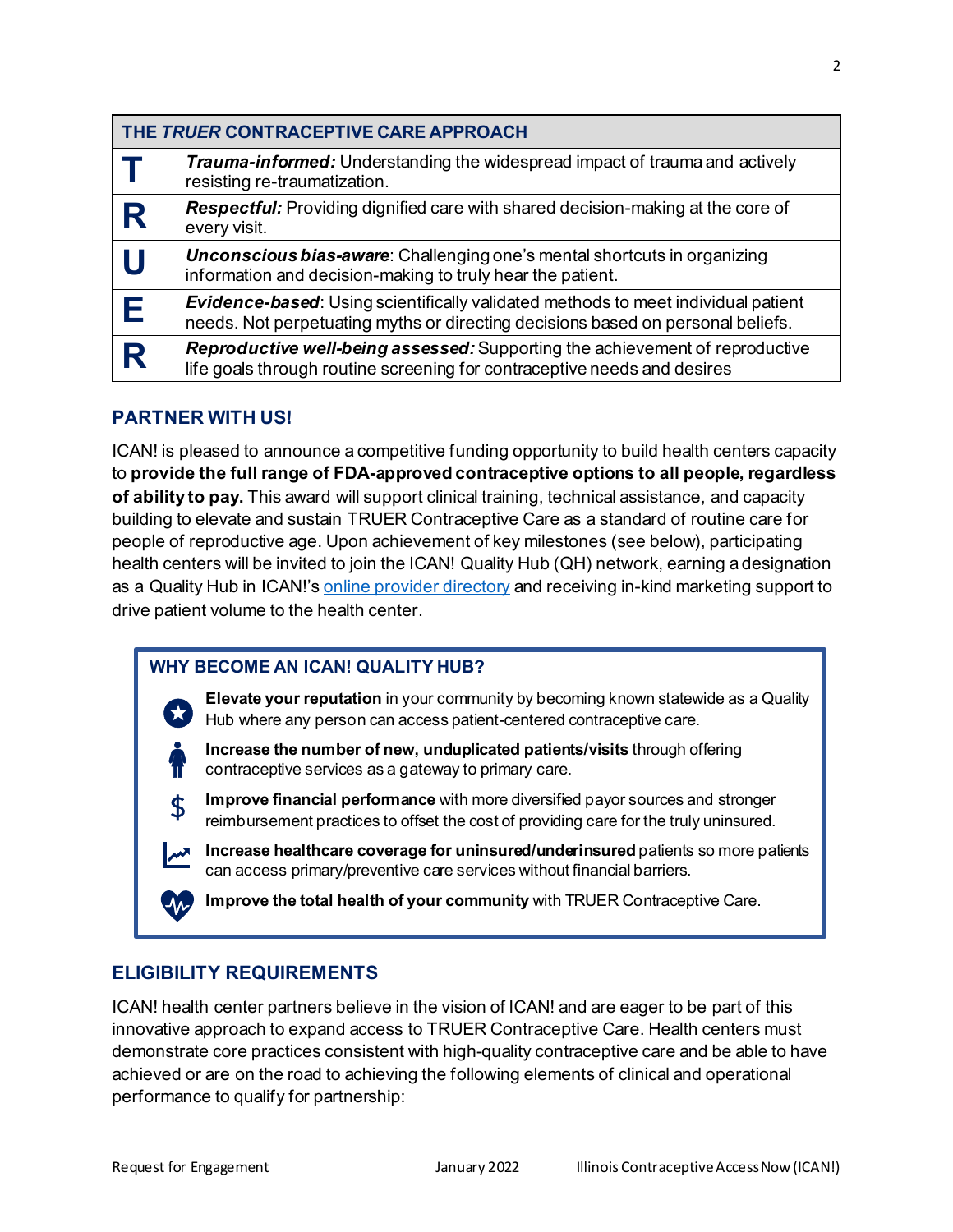#### **1. Clinical Elements:**

- Practice evidence-based care consistent with *CDC's Quality Family Planning Guidelines*, including use of the *[Medical Eligibility Criteria.](https://www.cdc.gov/reproductivehealth/contraception/pdf/summary-chart-us-medical-eligibility-criteria_508tagged.pdf) Evidence based care include evidence-based screening, treatment, and management for STI/HIV*
- Offer all options for pregnancy counseling/referral.
- Provision of all FDA-approved contraceptive options for all patients to obtain same-day contraceptive services (except tubal ligation and vasectomy).

#### **2. Operational Elements:**

- Ability to provide timely appointments for contraception (ex: emergency contraception pills or IUD within 120 hours).
- Unduplicated patient volume is greater than 20,000 per year.
- Over 30% of patients are Medicaid payors and/or <50% are commercial/private payors.
- Enrolled with all geographically relevant Medicaid managed care organization plans.
- Able to counsel, accept, verify and bill for commercial/private insurance.
- Provide basic financial counseling to support enrollment and coverage verification.
- Policies support never turning away a client due to inability to pay, including offering a sliding scale for noninsured/underinsured.
- Access 340B pricing for buy and bill contraceptives when applicable.
- Provide appropriate service accommodations for low literacy and non-English speakers, people with disabilities, LGBTQIA, minors, and homeless/at risk of homelessness.

# **PARTNERSHIP BENEFITS**

## **1. Clinical training to support person-centered contraceptive counseling and provision of same-day services for all FDA-approved contraceptive methods.**

Clinical providers (MD, DO, PA, APRN) and support staff (RN, LPN, MA) working with people of reproductive age will receive ongoing training to practice TRUER Contraceptive Care including:

- Required Foundational training: *Reproductive Justice and Modern Contraception* provides an in-depth review of the full range of contraceptive methods available and reproductive justice-informed applications for contraceptive care delivery. *CME/CEU approval pending.*
- On-demand trainings:
	- o *Introduction to Contraceptive Screening and Counselling* offers an overview of using the **PATH** [framework](https://www.envisionsrh.com/path-flow-chart-tool) to screen for contraceptive needs and desires, providing person-centered contraceptive counselling, and integrating screening into routine clinic workflows (i.e., EMR capture).
	- o Hands-on training and clinical proctorship for intrauterine device (IUD) and/or implant insertion and removal.
- Provision of clinical tools and resources to provide patient-centered education (handouts, demonstration models, etc).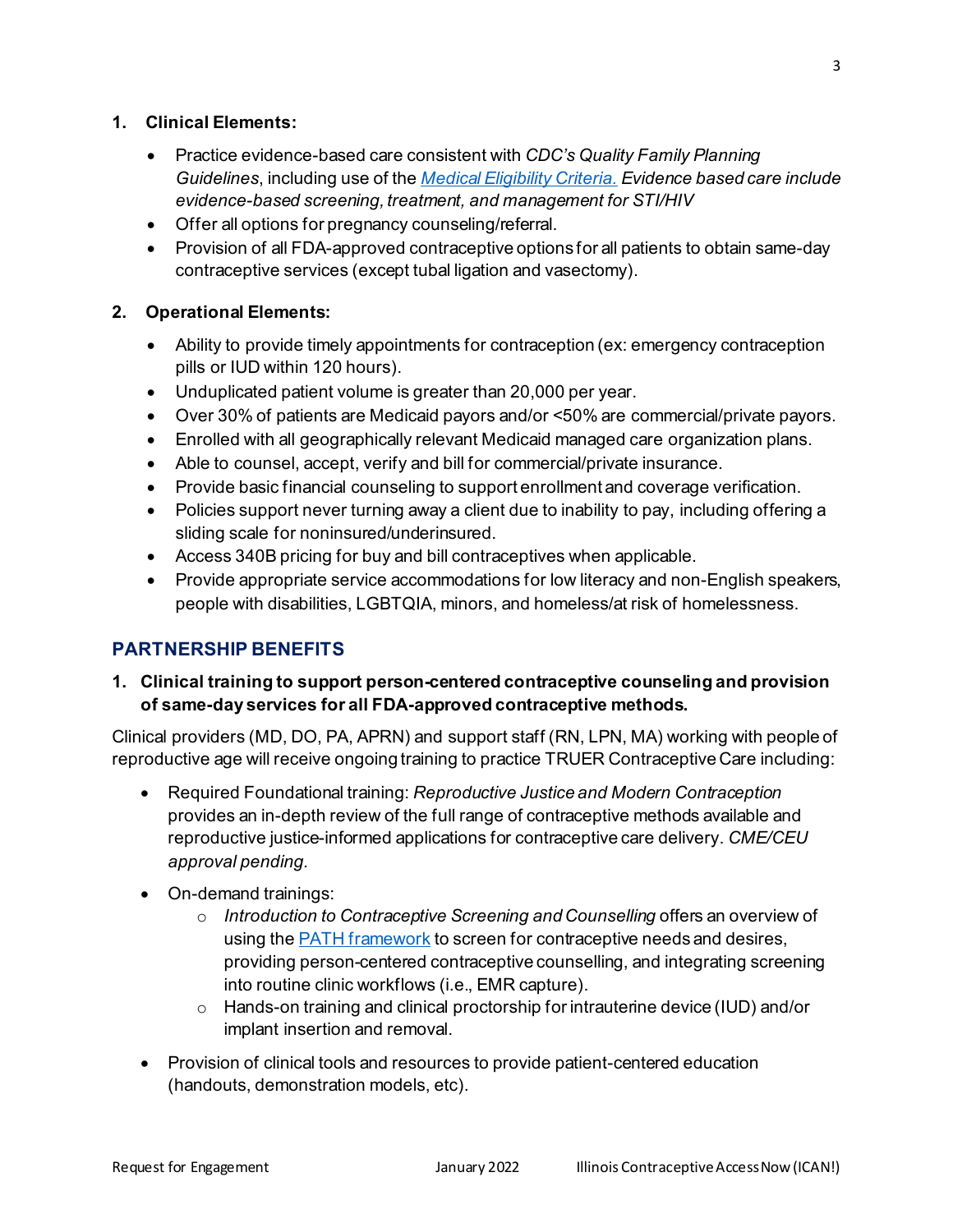#### **2. Technical assistance for enrollment, billing, and reimbursement to support same-day delivery for all FDA-approved contraceptive methods**.

All billing and financial team members (providers and support staff) who work with people of reproductive age can receive support including:

- On-demand training for accurate billing and coding to maximize revenue:
	- o *Outpatient Evaluation and Management (E/M) Coding Overview*
	- o *2022 Prospective Payment System (PPS) and Telehealth Update*
	- o *Coding for Four Common Family Planning Scenarios*
	- o *Coding LARCs and Depo-Provera: An Overview*
	- o *Coding Barrier and Hormonal Birth Control Methods: An Overview*
	- o *Surprise Billing Sliding Fee and Prompt Pay Considerations*
- Identifying process improvements to increase public and private payor source coverage and enrollment including assessing all patients for sliding fee scale.
- Offering same-day provision (buy and bill) for IUD and Implant.
- Collecting, analyzing, and applying data-driven decision-making to improve health center coding and billing practice to improve revenue.

#### **3. Capacity building to support KPI improvement and achievement of milestones needed to become part of the ICAN! Quality Hub network.**

Health centers will submit key performance indicators (KPIs) monthly related to improving contraceptive quality and access (see below). All awarded health centers will have the opportunity to become Quality Hubs by achieving the following milestones:

- Frontline staff from key clinical areas (Women's Health, Family Medicine, Pediatrics, and Internal Medicine) have completed foundational training.
- Demonstrate an increase in the number of contraceptive encounters from baseline.
- Demonstrate ability to offer all contraceptive methods through improved method mix.
- Decrease the number of uninsured patients for contraceptive care.
- Consistently receive an "Excellent" patient-reported experience metric (PREM) rating.

Health center clinical and operational team members will receive support to improve KPIs and achieve milestones including:

- Growth opportunities through monthly communications between ICAN! and the ICAN! Champion and health center key clinical leads.
- Partnership with fellow ICAN!'s Quality Hub network and providers.
- Best practices for collecting PREM and applying data to improve quality of care.
- Increased patient volume through ICAN-deployed marketing and outreach spend.
- Assistance to expand telehealth infrastructure and leverage door-to-door delivery.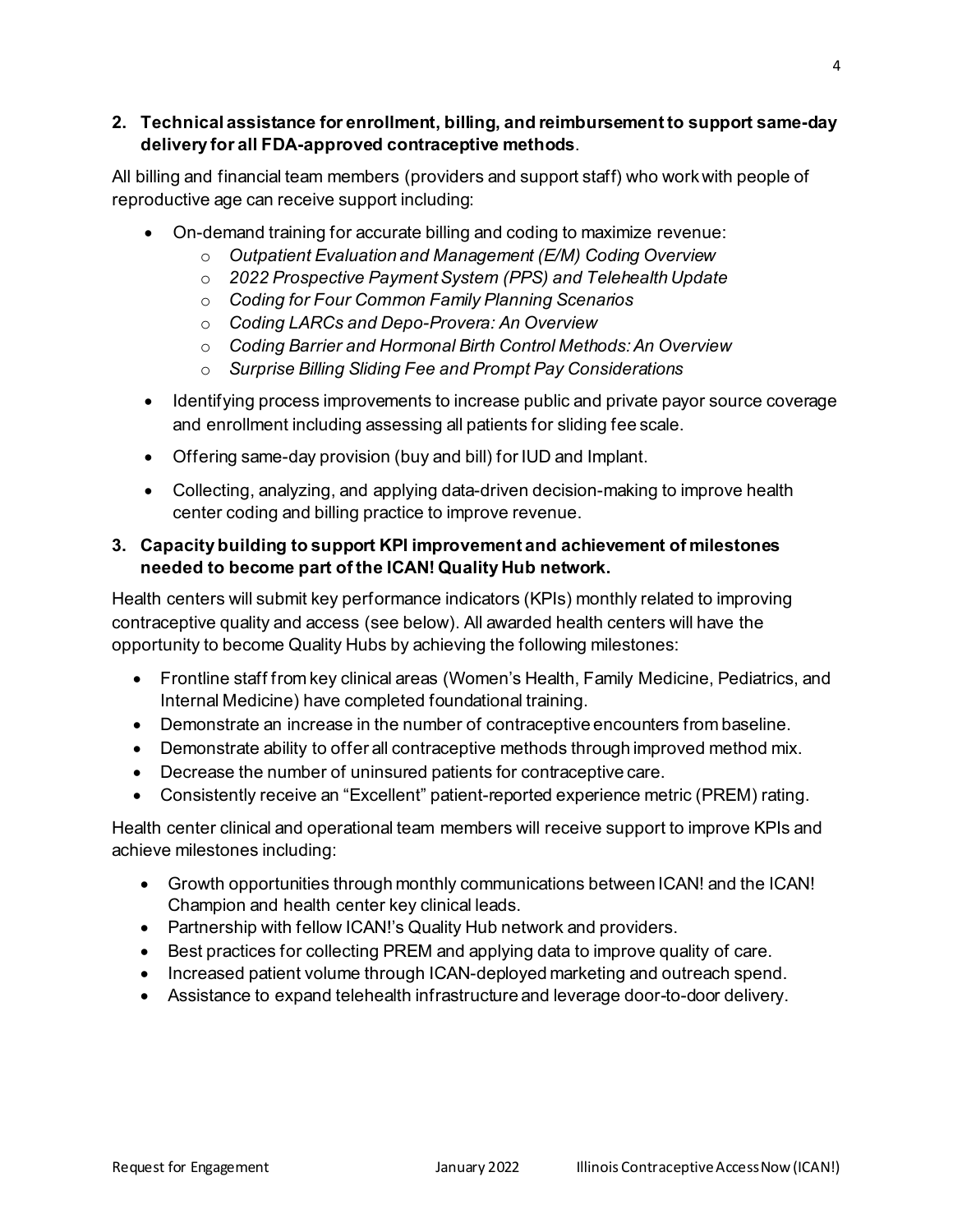# **APPLICATION AND AWARD CRITERIA**

ICAN! partnering health centers must be able to provide monthly data for Key Performance Indicators (KPIs) through the duration of the partnership. Applications must include deidentified baseline data for three KPIs for the previous full calendar year:

- Method mix percentage for all family planning methods (i.e. pill, patch, ring, shot, IUD, implant, barrier methods, natural family planning, and others).
- Payor mix percentages for all people of reproductive age (15-49) and contraceptive encounters.
- Total number of contraceptive visits (ICD-10, Z30.XX) and pro-creative visits (ICD-10, Z31.XX) for all people of reproductive age (15-49) with gender, sexual orientation, race/ethnicity, and age breakdown.

**An initial award of \$25,000 will be issued in July 2022** once 60% of frontline staff from key clinical areas (i.e., Women's Health, Family Medicine, Pediatrics, Internal Medicine) have completed the ICAN! foundational training and demonstrate knowledge of reproductive justice and modern forms of contraception. Health centers must also be able to provide a fully executed Business Associate Agreement (BAA) to enable adequate data sharing.

**Two subsequent awards of \$25,000 each will be issued in January 2023 and October 2023** contingent upon demonstrated improvement and participation in the following areas:

- **Access to care:** Submission of monthly KPI reports, demonstrating improvement in providing all methods, decreasing the number of uninsured patients, and *increasing the number of contraceptive encounters compared to baseline by at least 30%.*
- **Quality of care:** Collection of a *minimum of 50 Patient Reported Experience Measure (PREM)* surveys by the end of CY2022. Ongoing PREM capture aims to solicit response from >10% of contraceptive patients. ICAN!'s PREM survey includes the National Quality Forum (NQF)-endorsed *[Patient Centered Contraceptive Counseling](https://pcccmeasure.ucsf.edu/)* (PCCC) fourquestion quality of care measure.
- **Partnership:**
	- Engage an ICAN! Champion to serve as a liaison between ICAN! and the health center & to support the development and implementation of an ICAN! action plan.
	- Participate in monthly meetings to analyze KPI and PREM data; quarterly ICAN! Quality Hub Network meetings to share lessons learned and promising practices; and ad hoc exchanges with health centers, external experts, or ICAN! leadership.
	- Engage a leader from each clinical team serving people of reproductive age including Women's Health, Family Medicine, Pediatrics, and Internal Medicine (as applicable) to routinely engage with ICAN! staff and steward the ICAN! initiative within their clinical teams.

# **QUESTIONS**

Informational and [Q&A session appointments](https://calendly.com/ican4all/ican-request-for-engagement-q-a-session?month=2022-01) are available January 19th-27th. Final applications and additional questions can be submitted to ICAN!'s Program Director, Jordan Hatcher, at [JHatcher@alliancechicago.org.](mailto:JHatcher@alliancechicago.org)